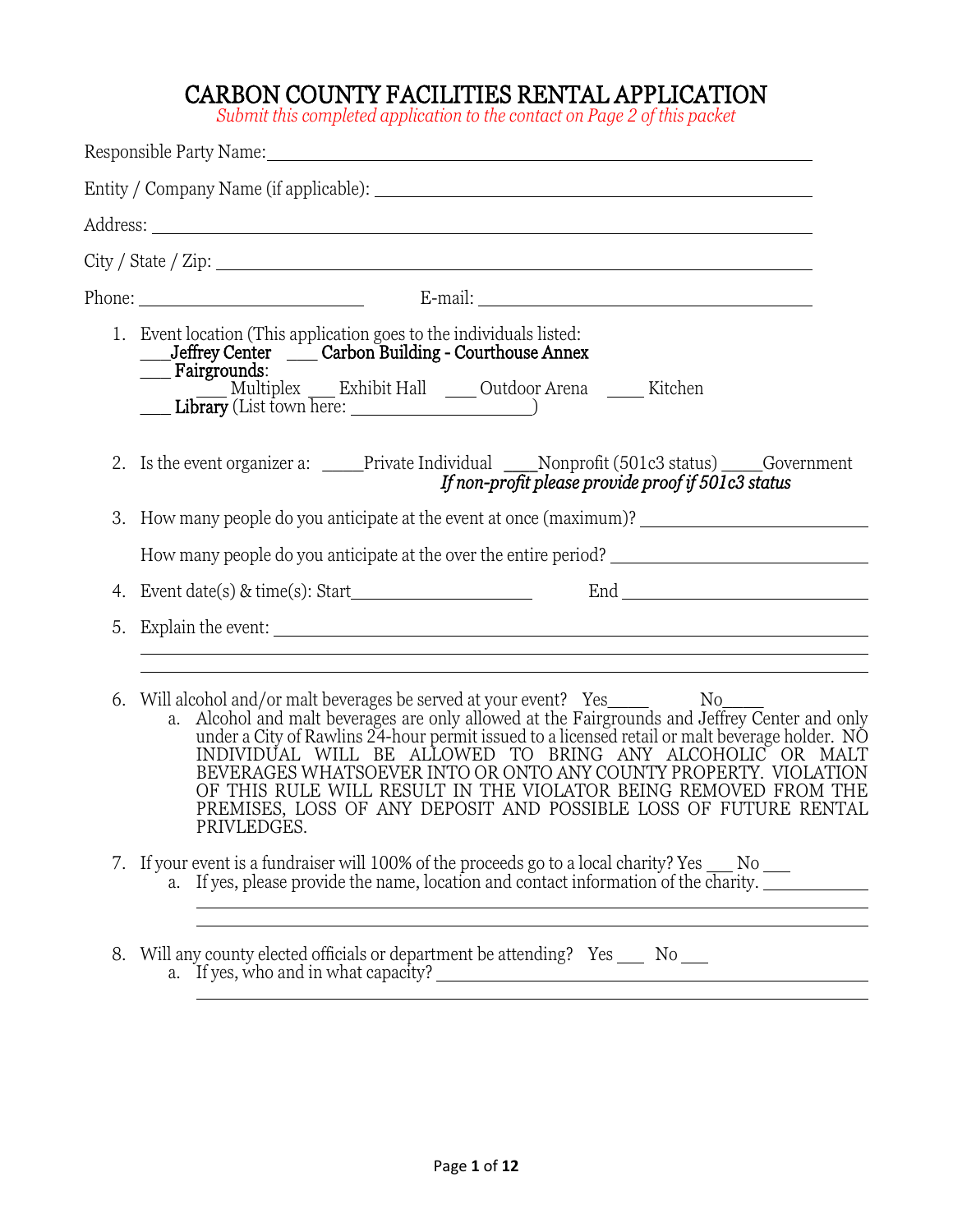## RULES GOVERNING USE OF CARBON COUNTY FACILITIES

1. All reservations for the use of County Facilities will be made through appropriate county contact as follows:

#### Fairgrounds & Jeffrey Center

Carbon County Buildings & Grounds (307) 328-7811 E-mail: fairgrounds@carbonwy.com

# Carbon Building – Courthouse Annex or County Libraries

| First Floor Rooms and Libraries:     | Second & Third Floor Rooms:                         |
|--------------------------------------|-----------------------------------------------------|
| Carbon County Library Director       | Second & Third Floor for Governmental Meetings Only |
| (307) 328-2618                       | Carbon County Clerk's Office                        |
| E-mail: director@carbonlibraries.org | $(307)$ 328-2668                                    |
|                                      | E-mail: agenda@carbonwy.com                         |

- 2. Facilities are available for both commercial and non-commercial meetings/activities.
- 3. Individuals/groups are responsible for all setup, cleanup and tear down of all facilities and for returning the facilities to their original condition.
- 4. Doors will be open at the scheduled time of the reservation for the Jeffrey Center and Carbon Building – Courthouse Annex. For Fairgrounds rentals keys will be issued to the responsible party. If access is required prior to the event, arrangements should be made with the contact on Page 2 of this packet at the time of reservation.
- 5. Alcoholic or malt beverages will only be allowed in or on the Fairgrounds and Jeffrey Center premises if the alcoholic beverages are in the possession and control of a licensed retail liquor or malt beverage holder. If the rental is inside a building the alcohol/malt beverages must remain inside. No alcohol or malt beverages will be allowed at the Carbon Building-Courthouse Annex. Or libraries.  $\overline{NO}$ malt beverages will be allowed at the Carbon Building-Courthouse Annex. Or libraries. INDIVIDUAL WILL BE ALLOWED TO BRING ANY ALCOHOLIC BEVERAGE WHATSOEVER INTO OR ONTO THE MULITI PLEX/EXHIBIT HALL/FAIRGROUNDS & JEFFREY CENTER PREMISES. VIOLATION OF THIS RULE WILL RESULT IN THE VIOLATOR BEING REMOVED **FROM THE PREMISES.** Alcoholic beverages will only be disbursed under a City of Rawlins permit issued to a licensed retail liquor dealer or the dealer's employee(s) holding the Agreements herein referred to. For the Jeffrey Center and Fairgrounds only:
	- a. Alcohol and malt beverages shall not be served and/or consumed on the county's premises past midnight.
	- b. No alcohol and malt beverages shall be served by anyone other than the licensee or their employees.
	- c. Alcohol and malt beverages shall not be served in any glass containers.
- 6. The use of any type of tobacco product, including cigarettes, cigars, and "spit tobacco" (such as chewing tobacco and snuff), e-cigarettes, or any type of "vaping" products is prohibited in and on all County owned or leased facilities except in outdoor designated areas.
- 7. Food and non-alcoholic drinks will be allowed with proper cleanup. All liquids should be dumped in sinks prior to inserting containers into a trash can.
	- a. There may be circumstances where, when selling food to the public, a food service license may be required. This applicant is responsible to apply for this license from the State of Wyoming and a copy shall be provided to the county prior to the event.
- 8. All individuals must vacate the premises, including all buildings and parking lots promptly at the end of the reservation.
- 9. The Responsible Party shall ensure all attendees stay within the posted capacity of the room and that individuals do not wander the grounds or facilities outside the rented area.
- 10. Wi-Fi may be available in some facilities. If Wi-Fi is used, the Responsible Party will ensure that the connection is appropriately used and not for anything including but not limited to the following:
	- a. For any illegal purposes, including any unauthorized or illegal acts like hacking, fraud, buying or selling illegal goods;
	- b. To transmit threatening, obscene, or harassing materials or correspondence;
	- c. For solicitation of any kind, including nonprofits;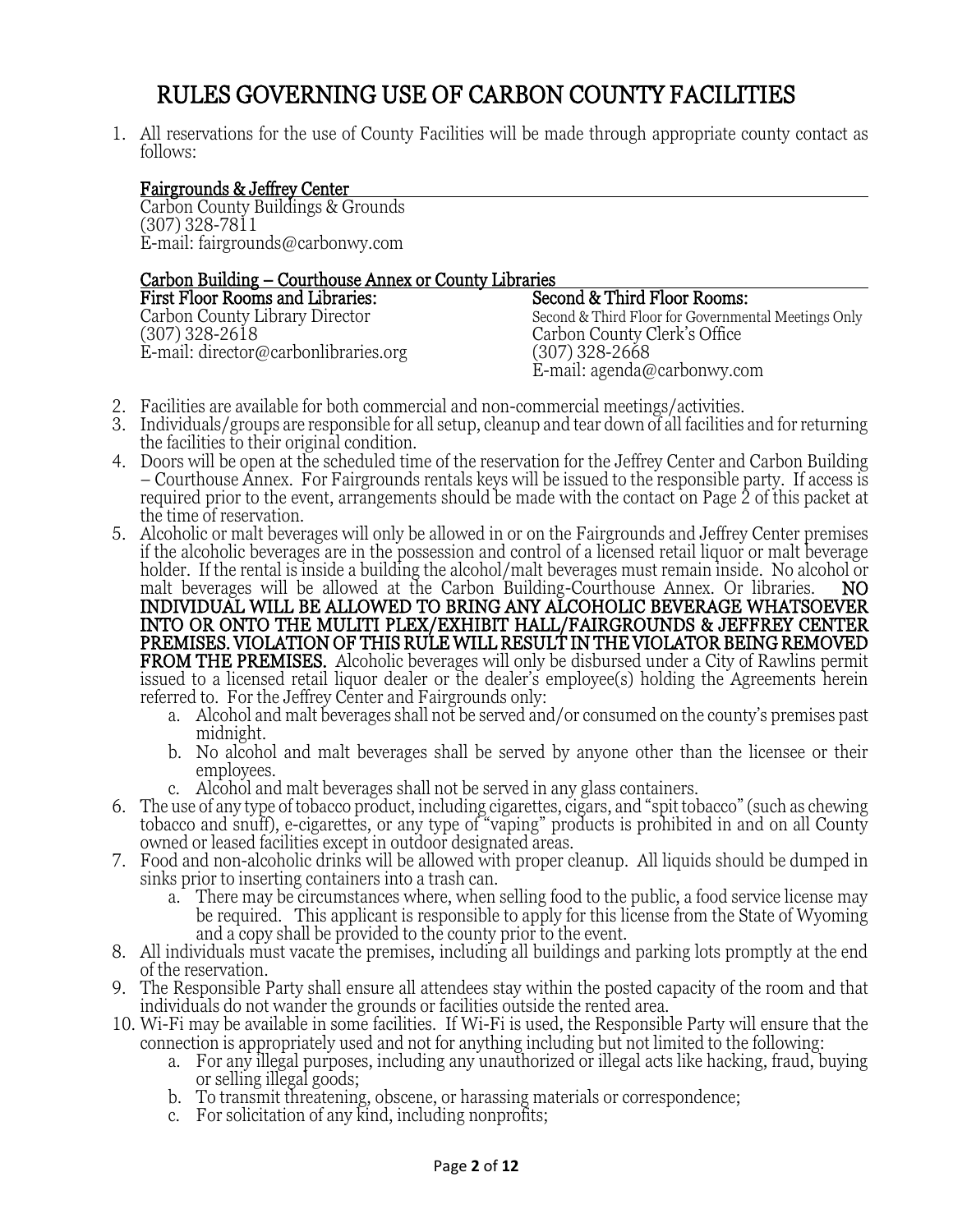- d. For revealing or publicizing proprietary or confidential information to unauthorized recipients;
- e. For uploading or downloading commercial software in violation of its copyright;
- f. For uploading or downloading pornographic or obscene materials, images or software;
- g. For intentionally interfering with the normal operation of any Carbon County internet service;
- h. To visit or connect to suspicious or potentially dangerous sites;
- i. To connect to or engage in conduct that introduce viruses or malware to infect or damage the County's computer equipment, software, operating systems, and storage media.
- 11. Fire doors and exits shall not be blocked at any time.
- 12. All decorations and methods of attachment must have prior approval of the contact on page 2 of this packet and must be removed immediately following the event or the entire deposit will be forfeited. Painter's tape or command strips are preferred in all facilities and nothing should be hung from any ceilings.
- 13. If special equipment, such as panels, cattle mats, coffee maker, etc. is needed, arrangements may be made through the contact on Page 2 at the time of reservation. There may be additional fees.
- 14. No property or equipment belonging to the facilities will be loaned to any organization, agency or individual for use outside the building.
- 15. Children must be under adult supervisions at all times.
- 16. Security may be required if the County determines the event warrants it.
- 17. Access to facilities will be through the contact in on Page 2 including the possibility of a loaned key.
- 18. Open flames, candles, incense or other such flammable products are forbidden unless prior authorization from the Buildings Manager is provided.
- 19. Noise levels shall be such that other building users and/or the general public shall not be disturbed.
- 20. The person(s) signing this Agreement should be the Responsible Party and will be the contact person(s) for any questions or problems that may arise.
- 21. Specific to the Fairgrounds Multiplex, User shall forfeit entire deposit if bleachers are moved or attempted to be moved.
- 22. Violation of any of the above rules could result in your privilege to use county facilities being revoked, loss of your deposit and cause you to be liable for any damage.
- 23. If damage was found please report it to the building contact (Page 2 of this packet)
- 24. Rental rates and room capacities are found on Exhibit A to these rules. Deposits are typically required and must be paid separately from the rental fee.

I/We hereby acknowledge receipt of these rules agree to follow the Rules Governing Use of County Facilities.

Responsible Party/Parties (print):

Phone #'s:

Name of Organization (if applicable): Date: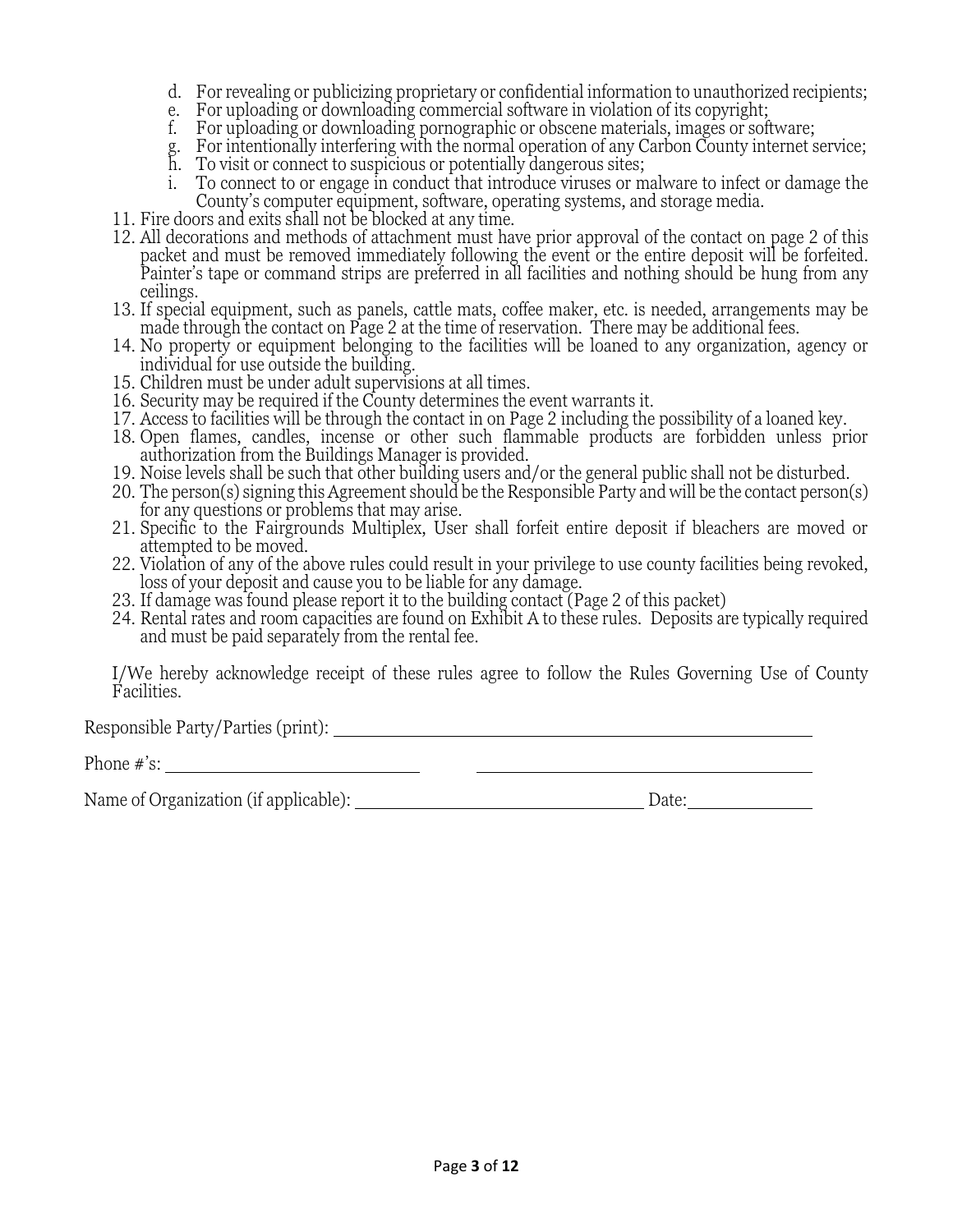### INDEMNIFICATION AGREEMENT

**THIS AGREEMENT** made and entered into this date by and between **CARBON COUNTY** hereinafter referred to as CARBON COUNTY, and

as "User".(user/organization)

hereinafter referred to

#### WITNESSETH:

| <b>WHEREAS</b> , the   | desires to hold its event at the Carbon     |
|------------------------|---------------------------------------------|
| County (building name) | for the purpose of $\overline{\phantom{a}}$ |
|                        | on the                                      |
|                        |                                             |

day(s) of  $\frac{1}{20}$  ; and

**WHEREAS**, Carbon County has indicated its willingness to allow the use of the facilities for such purpose if User is willing to indemnify and hold harmless Carbon County, its elected and appointed officials, employees and agents from any and all claims, liability, judgments or damages of any kind that Carbon County, its elected and appointed officials, employees and/or agents may incur as a result of said use of the premises, including, but not limited to, attorney's fees incurred by Carbon County.

NOW, THEREFORE, in consideration of the premises and mutual covenants and agreements contained herein, IT IS AGREED AS FOLLOWS:

- 1. Carbon County does hereby give their permission to User to hold its event at the facility described herein during the times mentioned above.
- 2. User agrees to indemnify and hold harmless Carbon County, its elected and appointed officials, employees, and agents from any and all claims, liability, judgments or damages of any kind, including attorney's fees incurred by Carbon County that may arise as the result of use of the facility for such purpose.
- 3. User agrees to pay Carbon County a rental fee of \$ for use of the facility. User agrees to pay Carbon County for any damages to the facilities or property therein which may occur as the result of the event. The User will also be required to provide a damage deposit in the amount of \$ to Carbon County prior to the event.
- 4. User will be required to provide proof of general liability insurance for dangerous events in the amount of One Million Dollars (\$1,000,000.00). If alcohol is being served, dispensed, sold or otherwise, the liquor licensee will be required to provide proof of mandatory liquor liability insurance in an amount of One Million Dollars (\$1,000,000.00) listing Carbon County as additional insured. The liquor liability certificate must be presented to the contact on page 2 of this packet at least seven (7) days before the scheduled event is to take place unless otherwise arranged with the county. **Failure** to provide proof of the proper insurance will void User's privilege to have alcohol on or at the premises during the event. If a government entity is the User, they must show they have liability limits in accordance with the Governmental Claims Act and they will indemnify Carbon County in accordance with the Governmental Claims Act.
- 5. If alcoholic beverages are being sold at the event, \_\_\_\_\_\_\_\_\_\_\_\_\_\_\_\_\_\_\_\_\_\_\_\_\_\_\_\_\_\_\_ holding a Retail Liquor License from \_\_\_\_\_\_\_\_\_\_\_\_\_\_\_\_\_\_\_\_\_\_\_\_\_\_\_\_\_ county, will cater the event and follow all City of Rawlins catering rules and regulations including obtaining any necessary permits.
- 6. User must complete the clean-up checklist and return any keys to Carbon County's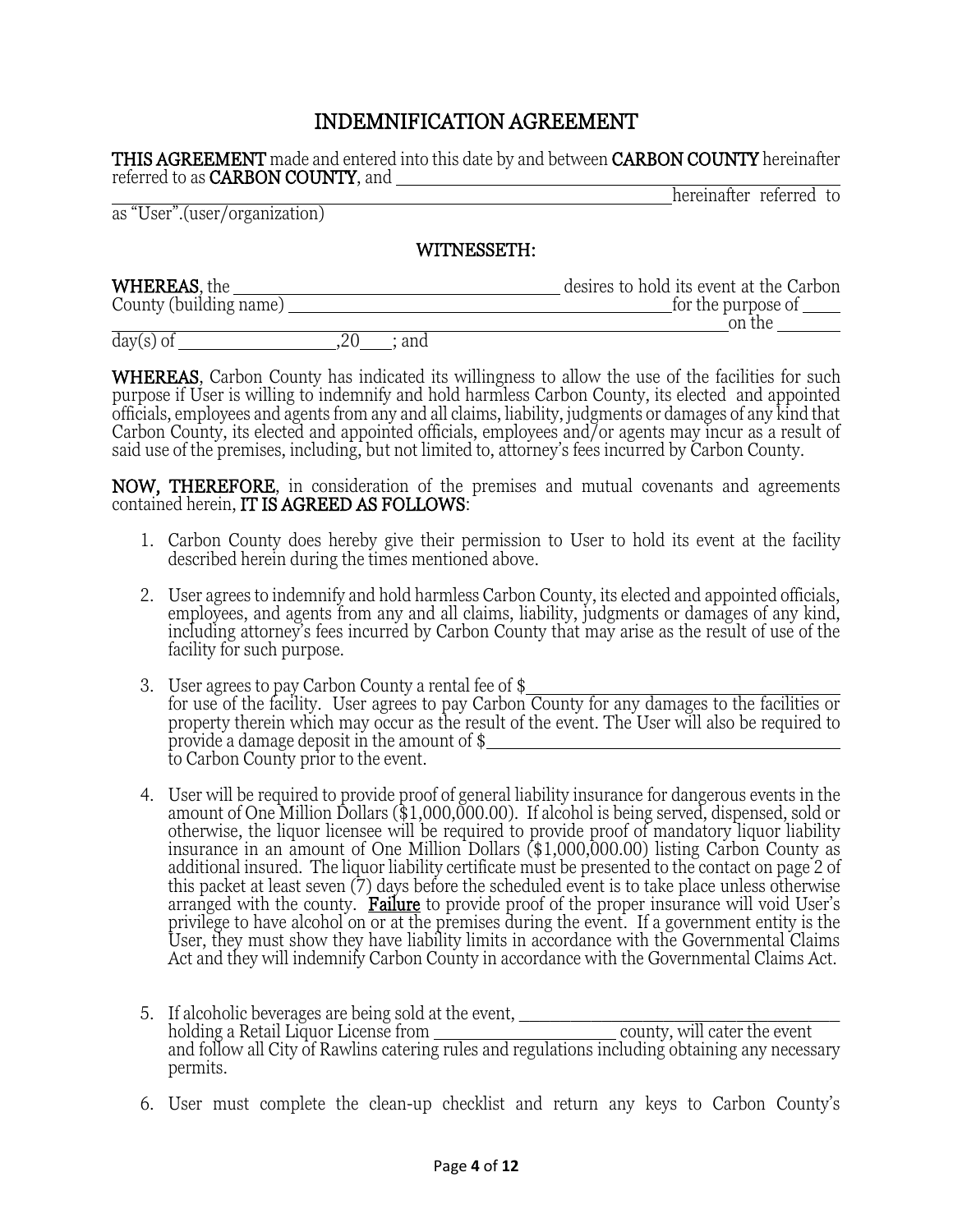representative by .

- 7. Carbon County, its elected and appointed officials, employees, and agents hereby specifically preserve any and all immunity available to them pursuant to the Wyoming Governmental Claims Act and Wyoming law.
- 8. User will give Carbon County's representative at least five business days' notice of cancellation of the above function. If proper notice is not given, County reserves the right to keep the deposit.

IN WITNESS WHEREOF, the parties have hereunto affixed their hands and seals this  $\rule{1em}{0.15mm}$  day of  $20$ 

| .c<br>Username (print): | Date:   |
|-------------------------|---------|
| Username (print):       | Date: . |

### Carbon County By and through:

| Signature | Printed Name: |
|-----------|---------------|
| Title     | Date:         |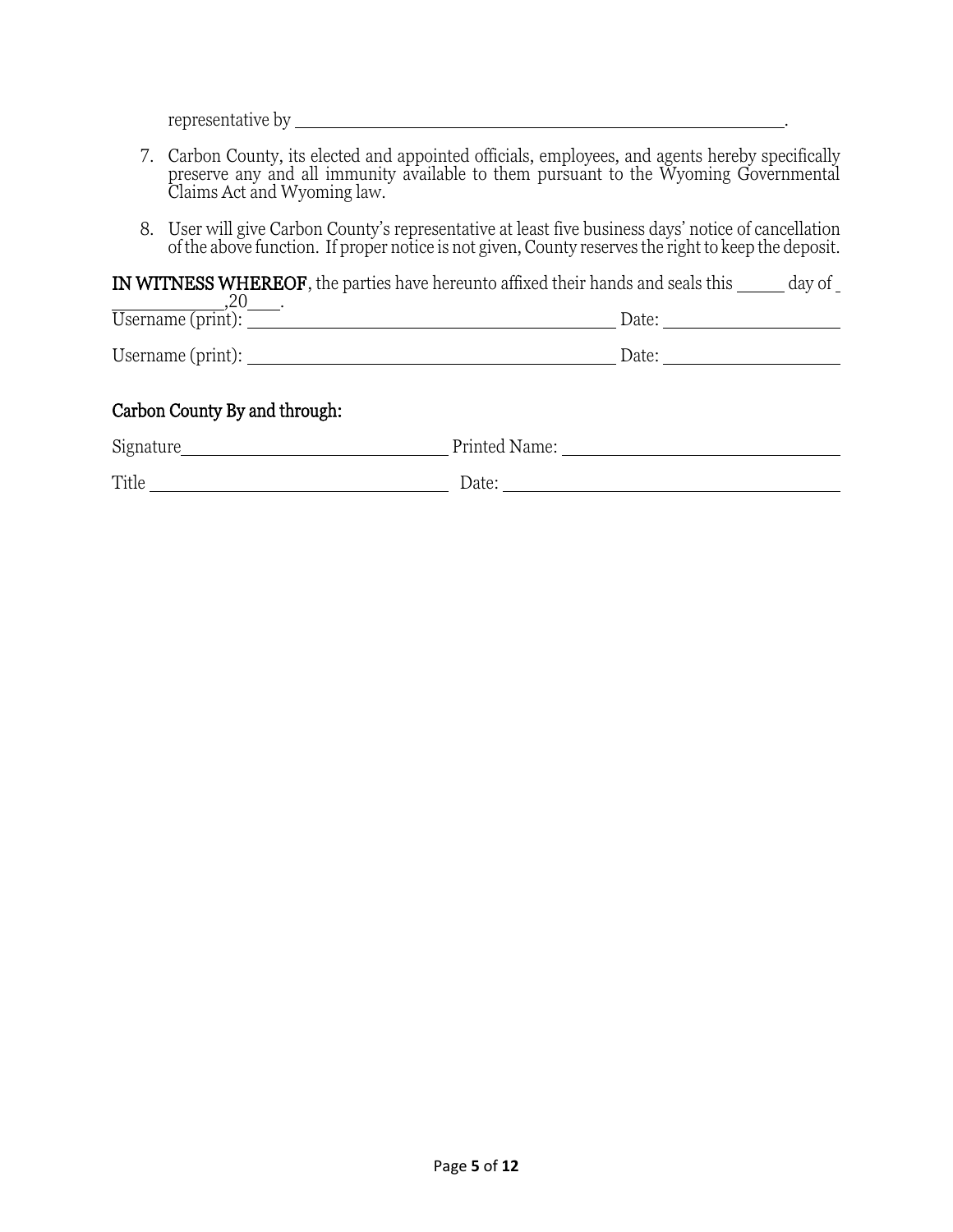### Clean Up Checklist Carbon County Facilities

All decorations have been removed.

- All garbage has been collected, bagged, and removed. There are dumpsters at the fairgrounds and Jeffrey Center to put your trash in and regular trash cans at the Carbon Building Courthouse Annex.
	- a. This pertains to both inside and outside the building you rented.
	- b. This also pertains to entire grandstands including area around the arena at the fairgrounds.
	- c. At the fairgrounds all barrels shall be emptied into the dumpsters.
- If you rented a kitchen, it should be cleaned including stovetops, ovens and trash taken out to dumpsters.
- Bathroom sinks, toilets, and floors and walls need to be cleaned (not applicable at the Carbon Building-Courthouse Annex)
	- All floors have been swept then mopped (Sweep floors before you mop.)
- Tables, chairs, and benches have been wiped down and returned to where they were found. Use racks available.
- Tables, chairs, and benches have been wiped down and returned to where they were found. Use racks available.
- Rodeo Arena Only: If barrels and/or poles are used they need to be placed near the rodeo office to be put away.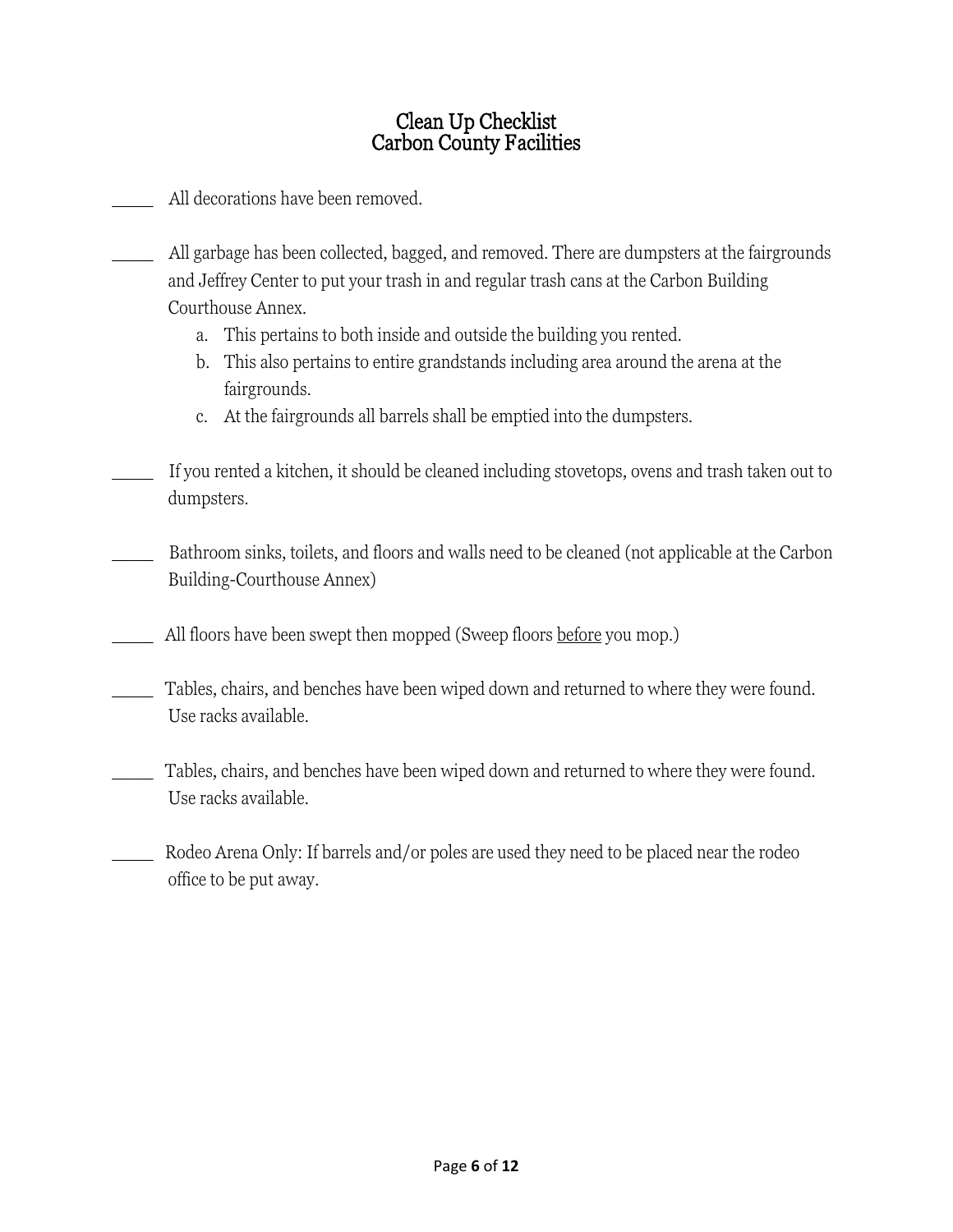#### **CARBON COUNTY BUILDINGS & GROUNDS**

#### **RENTAL PRICE LIST FOR COUNTY BUILDINGS**

#### *Adopted April 2022*

#### **To reserve or for questions, contact the individual listed in Page 2 of these rules**

#### **CARBON COUNTY FAIRGROUNDS**

- **\* Deposits refunded if facilities left in acceptable condition as determined by Buildings & Grounds**
- **\* Pre-event meeting required if > 100 people**

**\* Insurance listing county as additional insured required if alcohol or malt beverages served and if there is a dangerous activity**

| <b>MULTIPLEX</b>                                   |                                                   |                          |                                                        |                 |                                                                                                                                                                                                                             |  |  |  |  |  |
|----------------------------------------------------|---------------------------------------------------|--------------------------|--------------------------------------------------------|-----------------|-----------------------------------------------------------------------------------------------------------------------------------------------------------------------------------------------------------------------------|--|--|--|--|--|
|                                                    | For Profit Groups,<br><b>Private Parties, etc</b> | <b>Non-Profit Groups</b> | <b>Deposit</b>                                         | Capacity        | <b>Other Fees</b>                                                                                                                                                                                                           |  |  |  |  |  |
| <b>Cement Side</b><br>(Includes)<br>Tables/Chairs) | \$375.00 / day                                    | \$200.00 / day           | \$500-300 or less<br>people<br>\$1,000 > 300<br>people | 1706            | * \$65.00 per additional trash pickup if >100 people<br>* \$200 - mat setup & cleanup<br>* \$750 Weekend rate covers noon Friday through noon<br>Sunday                                                                     |  |  |  |  |  |
| <b>Dirt Side</b>                                   | Decided per event                                 | Decided per event        | \$500-300 or less<br>people<br>\$1,000 > 300<br>people | 640             | * \$65.00 per additional trash pickup if >100 people<br>* \$200 - mat setup & cleanup<br>* \$100 mat use if renter sets up & cleans up<br>* Double fee - Weekend rate covers noon Friday through<br>noon Sunday             |  |  |  |  |  |
|                                                    | <b>EXHIBIT HALL</b>                               |                          |                                                        |                 |                                                                                                                                                                                                                             |  |  |  |  |  |
|                                                    | For Profit Groups,<br><b>Private Parties, etc</b> | <b>Non-Profit Groups</b> | <b>Deposit</b>                                         | Capacity        | <b>Other Fees</b>                                                                                                                                                                                                           |  |  |  |  |  |
| <b>Exhibit Hall</b>                                | \$100 / day per side                              | \$50 / day per side      | \$500-300 or less<br>people<br>\$1,000 > 300<br>people | 400 per<br>side | * \$65.00 per additional trash pickup if >100 people<br>* Free -1 total additional day setup/cleanup<br>* \$100 - 2-3 total additional days setup/cleanup<br>* \$200 Weekend rate covers noon Friday through noon<br>Sunday |  |  |  |  |  |
| <b>Exhibit Hall</b><br>Kitchen                     | \$150 / day                                       | \$75 / day               | \$500 / event                                          |                 | * \$65.00 per additional trash pickup if >100 people<br>* \$150.00 Weekend rate covers noon Friday through<br>noon Sunday                                                                                                   |  |  |  |  |  |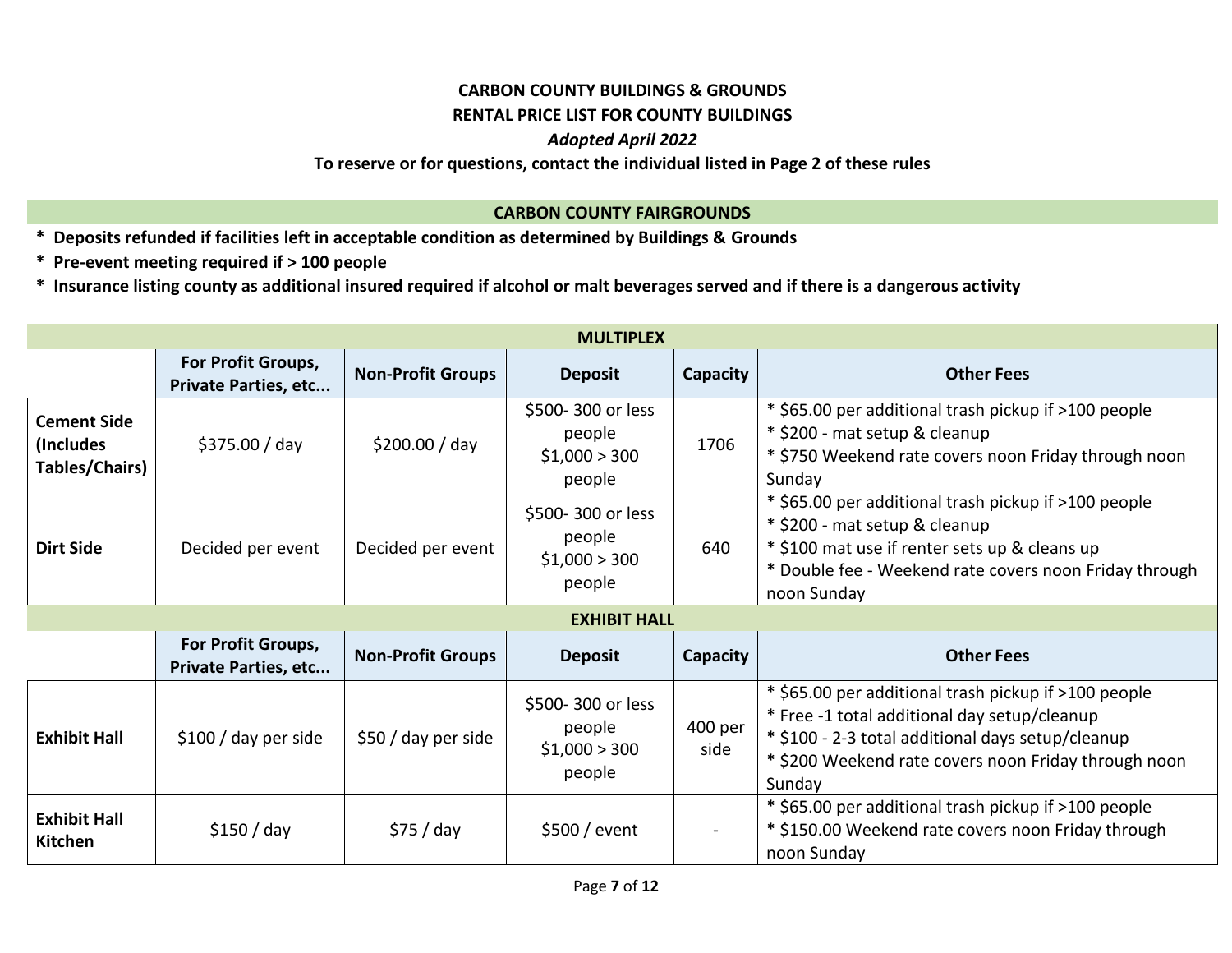| <b>OUTDOOR ARENA</b> |                                                          |                   |     |                                                                                                                                                                                                        |  |  |  |  |
|----------------------|----------------------------------------------------------|-------------------|-----|--------------------------------------------------------------------------------------------------------------------------------------------------------------------------------------------------------|--|--|--|--|
|                      | <b>For Profit Groups,</b><br><b>Private Parties, etc</b> | <b>Other Fees</b> |     |                                                                                                                                                                                                        |  |  |  |  |
| Arena                | \$250.00 / day                                           | No charge         | N/a | \$25/hour - Lights (applies to profit & non-profit)<br>* \$20.00 - per horse per night overnight boarding<br>All horses must have appropriate paperwork<br>* \$20 - Camper hookup when stalling horses |  |  |  |  |
| <b>Horse Barn</b>    |                                                          |                   |     | \$20.00 - per horse per night overnight boarding<br>All horses must have appropriate paperwork                                                                                                         |  |  |  |  |

| <b>COMMERCIAL KITCHEN / CONCESSION STAND</b> |                                                                                    |                 |          |                              |                                                                                      |  |  |  |  |  |
|----------------------------------------------|------------------------------------------------------------------------------------|-----------------|----------|------------------------------|--------------------------------------------------------------------------------------|--|--|--|--|--|
|                                              | Capacity<br><b>Dishes</b><br><b>Kitchen</b><br><b>Deposit</b><br><b>Other Fees</b> |                 |          |                              |                                                                                      |  |  |  |  |  |
| 12 Hour Week                                 | \$150.00 / week                                                                    |                 | \$500.00 |                              |                                                                                      |  |  |  |  |  |
| 20 Hour Week                                 | \$250.00 / week                                                                    |                 | \$500.00 | $\overline{\phantom{a}}$     |                                                                                      |  |  |  |  |  |
| 40 Hour Week                                 | \$500.00 / week                                                                    |                 | \$500.00 | $\qquad \qquad \blacksquare$ |                                                                                      |  |  |  |  |  |
| 1-25 Guests                                  |                                                                                    | \$20.00 / event |          | $\overline{\phantom{0}}$     |                                                                                      |  |  |  |  |  |
| 26-50 Guests                                 |                                                                                    | \$30.00 / event |          |                              |                                                                                      |  |  |  |  |  |
| 51-75 Guests                                 |                                                                                    | \$50.00 / event |          | $\overline{\phantom{0}}$     |                                                                                      |  |  |  |  |  |
| <b>76-100 Guests</b>                         |                                                                                    | \$70.00 / event |          | $\overline{\phantom{0}}$     | * More dishes available. Price increases \$20 increments<br>per additional 25 guests |  |  |  |  |  |

 **\* All users must possess a current WY Food Service License to use the** 

**commercial kitchen**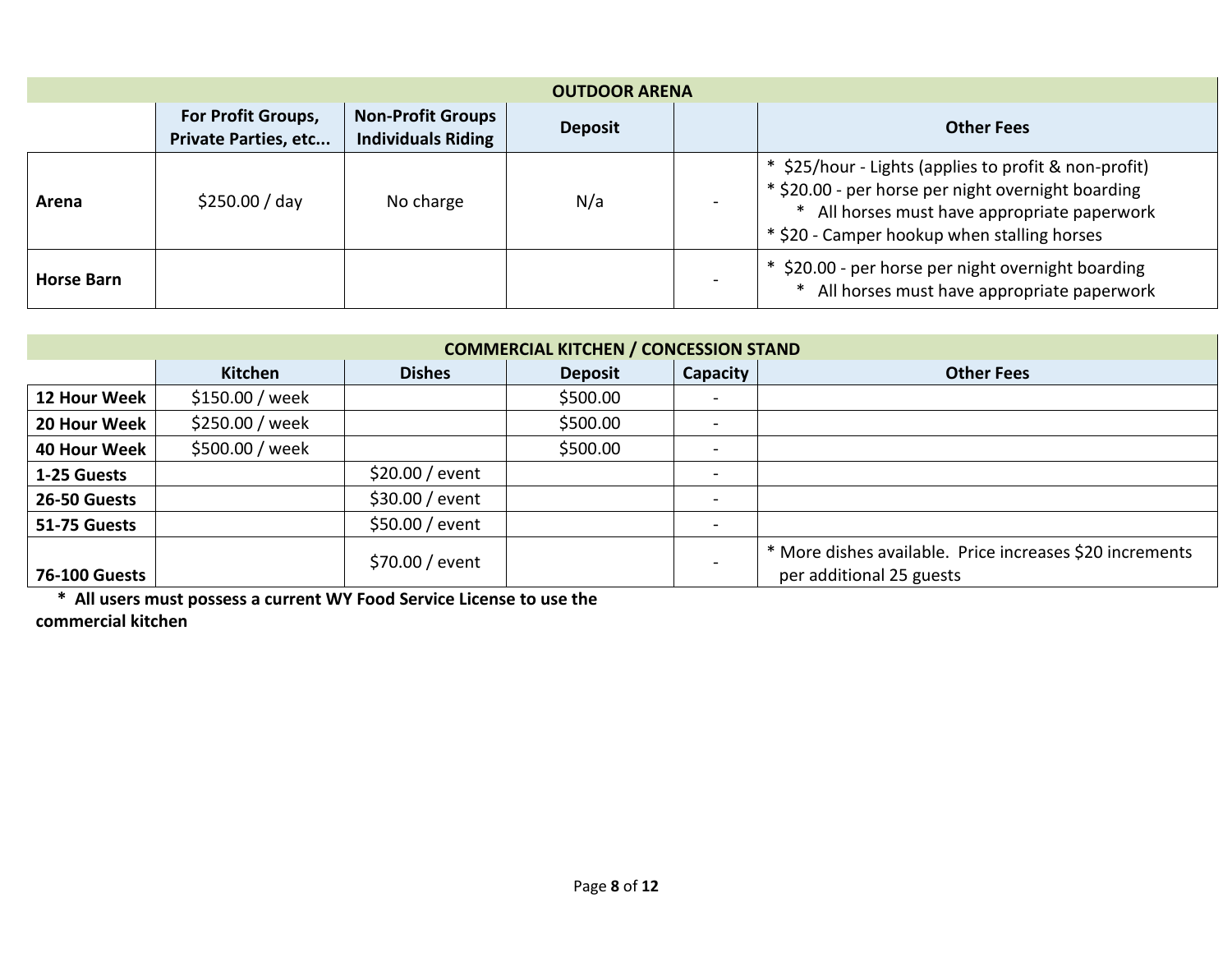## **CARBON COUNTY BUILDINGS & GROUNDS RENTAL PRICE LIST FOR COUNTY BUILDINGS**

*Adopted April 2022*

**To reserve or for questions, contact the individual listed in Page 2 of these rules**

## **JEFFREY CENTER**

- **\* Deposits refunded if facilities left in acceptable condition as determined by Buildings & Grounds**
- **\* Pre-event meeting required if > 100 people**
- **\* Insurance listing county as additional insured required if alcohol or malt beverages served and if there is a dangerous activity**

| <b>JEFFREY CENTER</b>                          |                                                                                                                                  |                  |                                                                                            |     |                                                                   |  |  |  |  |
|------------------------------------------------|----------------------------------------------------------------------------------------------------------------------------------|------------------|--------------------------------------------------------------------------------------------|-----|-------------------------------------------------------------------|--|--|--|--|
|                                                | For Profit Groups,<br><b>Other Fees</b><br><b>Non-Profit Groups</b><br><b>Deposit</b><br>Capacity<br><b>Private Parties, etc</b> |                  |                                                                                            |     |                                                                   |  |  |  |  |
| Large (East) Room                              | \$250.00 / day                                                                                                                   | \$125.00 / day   | \$500.00                                                                                   | 425 | * \$500.00 Weekend rate covers noon Friday<br>through noon Sunday |  |  |  |  |
| <b>Small (West) Room</b>                       | \$250.00 / day                                                                                                                   | \$125.00 / day   | \$500.00                                                                                   | 325 | * \$500.00 Weekend rate covers noon Friday<br>through noon Sunday |  |  |  |  |
| <b>Meeting Room, 2</b><br>available downstairs | \$25.00 / day each                                                                                                               | No charge        | n/a                                                                                        |     |                                                                   |  |  |  |  |
| <b>Kitchen</b>                                 | \$200.00 / event                                                                                                                 | \$100.00 / event | \$250.00 with one room<br>*No additional deposit<br>if renting both east and<br>west rooms | n/a | * No charge for dishes                                            |  |  |  |  |

#### **CARBON COUNTY LIBRARY**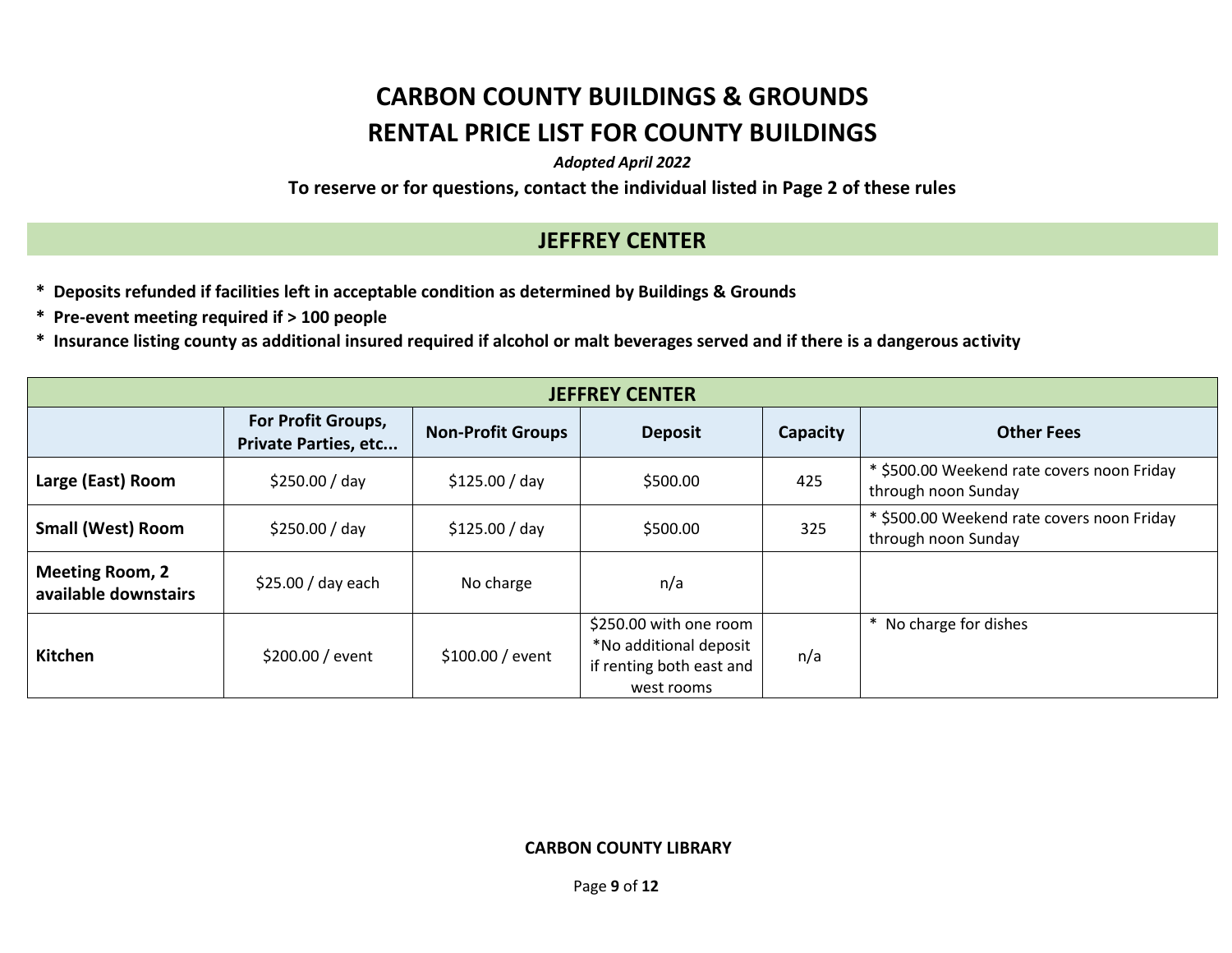## **RENTAL PRICE LIST FOR MEETING ROOMS**

#### *Adopted April 2022*

#### **To reserve or for questions, contact the individual listed in Page 2 of these rules**

#### **CARBON COUNTY LIBRARY SYSTEM**

**\* Deposits refunded if facilities left in acceptable condition as determined by the contact in #1 of these rules**

| <b>RAWLINS</b>                     |                                                   |                          |                               |                 |                   |  |  |  |
|------------------------------------|---------------------------------------------------|--------------------------|-------------------------------|-----------------|-------------------|--|--|--|
|                                    | For Profit Groups,<br><b>Private Parties, etc</b> | <b>Non-Profit Groups</b> | <b>Deposit</b>                | <b>Capacity</b> | <b>Other Fees</b> |  |  |  |
| <b>Bess Sheller Room</b><br>(H107) | \$50.00 minimum (4<br>hours)<br>\$100.00 all day  | No Charge                | \$50.00 refundable<br>deposit | 21              | None              |  |  |  |
| Carbon Rooms 1 & 2<br>(H108 & 109) | \$50.00 minimum (4<br>hours)<br>\$100.00 all day  | No Charge                | \$50.00 refundable<br>deposit | 55              | None              |  |  |  |

| <b>SARATOGA</b>                                                                                                                         |                                       |           |                               |    |      |  |  |  |
|-----------------------------------------------------------------------------------------------------------------------------------------|---------------------------------------|-----------|-------------------------------|----|------|--|--|--|
| <b>For Profit Groups,</b><br><b>Non-Profit Groups</b><br><b>Deposit</b><br><b>Other Fees</b><br>Capacity<br><b>Private Parties, etc</b> |                                       |           |                               |    |      |  |  |  |
| <b>Meeting Room</b>                                                                                                                     | \$5.00 per hour, max<br>\$25.00 / day | No Charge | \$50.00 refundable<br>deposit | 32 | None |  |  |  |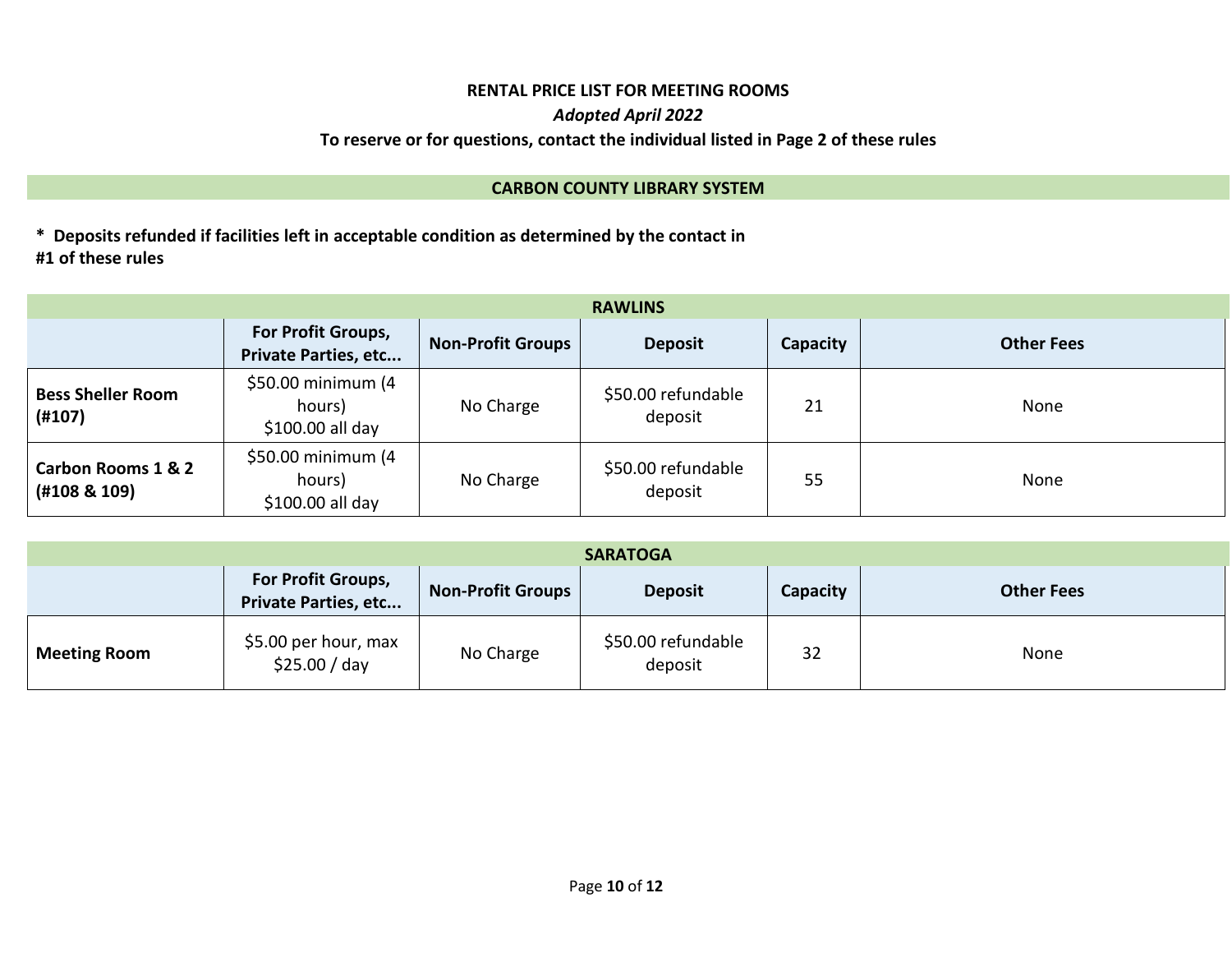| <b>ENCAMPMENT</b>                                                                                                                                                    |                                       |           |                               |    |      |  |  |  |
|----------------------------------------------------------------------------------------------------------------------------------------------------------------------|---------------------------------------|-----------|-------------------------------|----|------|--|--|--|
| <b>Non-Profit Groups</b><br><b>For Profit Groups,</b><br>Capacity<br><b>Other Fees</b><br><b>Deposit</b><br><b>Private Parties, etc</b><br><b>Individuals Riding</b> |                                       |           |                               |    |      |  |  |  |
| <b>Meeting Room</b>                                                                                                                                                  | \$5.00 per hour, max<br>\$25.00 / day | No Charge | \$50.00 refundable<br>deposit | 32 | None |  |  |  |

| <b>HANNA</b>        |                                                   |                                                       |                               |          |                   |
|---------------------|---------------------------------------------------|-------------------------------------------------------|-------------------------------|----------|-------------------|
|                     | For Profit Groups,<br><b>Private Parties, etc</b> | <b>Non-Profit Groups</b><br><b>Individuals Riding</b> | <b>Deposit</b>                | Capacity | <b>Other Fees</b> |
| <b>Meeting Room</b> | \$5.00 per hour, max<br>\$25.00 / day             | No Charge                                             | \$50.00 refundable<br>deposit | 15       | None              |

| LITTLE SNAKE RIVER VALLEY (BAGGS) |                                                          |                          |                               |          |                   |
|-----------------------------------|----------------------------------------------------------|--------------------------|-------------------------------|----------|-------------------|
|                                   | <b>For Profit Groups,</b><br><b>Private Parties, etc</b> | <b>Non-Profit Groups</b> | <b>Deposit</b>                | Capacity | <b>Other Fees</b> |
| <b>Meeting Room</b>               | \$5.00 per hour, max<br>\$25.00 / day                    | No Charge                | \$50.00 refundable<br>deposit | 32       | None              |